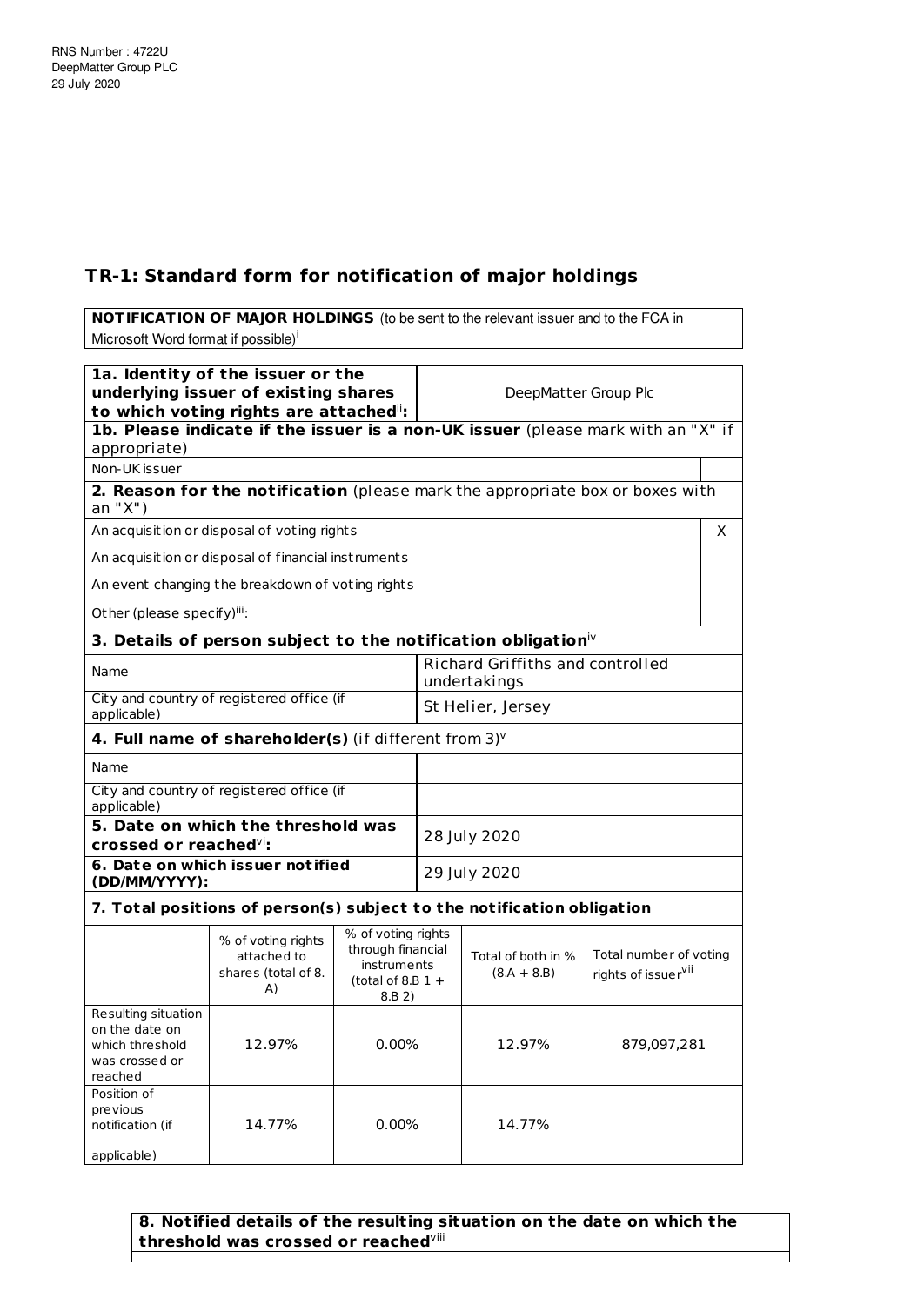## **A: Vot ing rights at tached to shares**

| Class/type of<br>shares    | Number of voting rights <sup>ix</sup>           |                                                    | % of voting rights                              |                                                    |
|----------------------------|-------------------------------------------------|----------------------------------------------------|-------------------------------------------------|----------------------------------------------------|
|                            | <b>Direct</b>                                   | Indirect                                           | <b>Direct</b>                                   | <b>Indirect</b>                                    |
| ISIN code (if<br>possible) | (Art 9 of Directive<br>2004/109/EC)<br>(DTR5.1) | (Art 10 of Directive<br>2004/109/EC)<br>(DTR5.2.1) | (Art 9 of Directive<br>2004/109/EC)<br>(DTR5.1) | (Art 10 of Directive<br>2004/109/EC)<br>(DTR5.2.1) |
| Ordinary                   | 114.000.000                                     | $0.00\%$                                           | 12.97%                                          | $0.00\%$                                           |
| GB00B29YYY86               |                                                 |                                                    |                                                 |                                                    |
|                            |                                                 |                                                    |                                                 |                                                    |
| <b>SUBTOTAL 8. A</b>       | 114.000.000                                     |                                                    |                                                 | 12.97%                                             |

| B 1: Financial Instruments according to Art. 13(1)(a) of Directive 2004/109/EC<br>(DTR5.3.1.1(a)) |                                             |                                               |                                                                                                           |                       |
|---------------------------------------------------------------------------------------------------|---------------------------------------------|-----------------------------------------------|-----------------------------------------------------------------------------------------------------------|-----------------------|
| Type of<br>financial<br><i>instrument</i>                                                         | <b>Expiration</b><br>$\mathbf{date}^\times$ | Exercise/<br>Conversion<br>Period $^{\chi i}$ | <b>Number of voting</b><br>rights that may be<br>acquired if the<br>instrument is<br>exercised/converted. | % of voting<br>rights |
|                                                                                                   |                                             |                                               |                                                                                                           |                       |
|                                                                                                   |                                             |                                               |                                                                                                           |                       |
|                                                                                                   |                                             |                                               |                                                                                                           |                       |
|                                                                                                   |                                             | <b>SUBTOTAL 8. B 1</b>                        |                                                                                                           |                       |

|                                           |                                    | (b) of Directive 2004/109/EC (DTR5.3.1.1 (b))   |                                                         |                            | B 2: Financial Instruments with similar economic effect according to Art. 13(1) |
|-------------------------------------------|------------------------------------|-------------------------------------------------|---------------------------------------------------------|----------------------------|---------------------------------------------------------------------------------|
| Type of<br>financial<br><i>instrument</i> | <b>Expiration</b><br>$date^{\chi}$ | Exercise/<br>Conversion<br>Period <sup>xi</sup> | <b>Physical or</b><br>cash<br>settlement <sup>xii</sup> | Number of<br>voting rights | % of voting<br>rights                                                           |
|                                           |                                    |                                                 |                                                         |                            |                                                                                 |
|                                           |                                    |                                                 |                                                         |                            |                                                                                 |
|                                           |                                    |                                                 |                                                         |                            |                                                                                 |
|                                           |                                    |                                                 | <b>SUBT OT AL</b><br>8.B.2                              |                            |                                                                                 |

| 9. Information in relation to the person subject to the notification<br>obligation (please mark the                                                                                                                                                              |                                                                                           |                                                                                                                  |                                                                                          |  |
|------------------------------------------------------------------------------------------------------------------------------------------------------------------------------------------------------------------------------------------------------------------|-------------------------------------------------------------------------------------------|------------------------------------------------------------------------------------------------------------------|------------------------------------------------------------------------------------------|--|
| applicable box with an "X")                                                                                                                                                                                                                                      |                                                                                           |                                                                                                                  |                                                                                          |  |
| Person subject to the notification obligation is not controlled by any natural person or legal entity<br>and does not control any other undertaking(s) holding directly or indirectly an interest in the<br>(underlying) issuer <sup>XIII</sup>                  |                                                                                           |                                                                                                                  |                                                                                          |  |
| Full chain of controlled undertakings through which the voting rights and/or the<br>financial instruments are effectively held starting with the ultimate controlling natural person or<br>legal entity <sup>XIV</sup> (please add additional rows as necessary) |                                                                                           |                                                                                                                  | x                                                                                        |  |
| Name $XV$                                                                                                                                                                                                                                                        | % of voting<br>rights if it<br>equals or is<br>higher than<br>the notifiable<br>threshold | % of voting<br>rights through<br>financial<br>instruments if<br>it equals or is<br>higher than the<br>notifiable | <b>Total of both if</b><br>it equals or is<br>higher than the<br>notifiable<br>threshold |  |